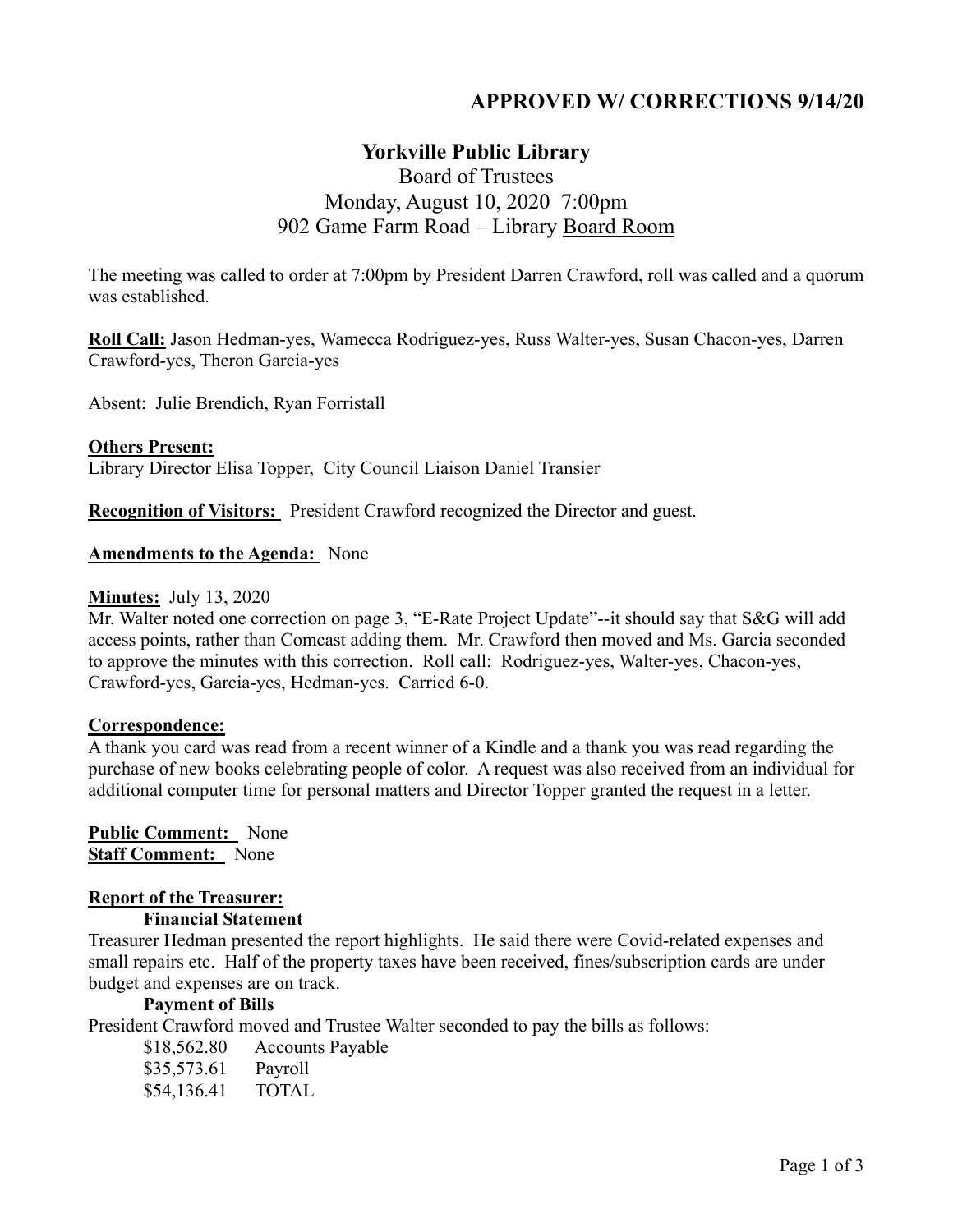Roll call: Walter-yes, Chacon-yes, Crawford-yes, Garcia-yes, Hedman-yes, Rodriguez-yes. Carried 6-0.

## **Report of the Library Director:**

Director Topper presented the following highlights:

- <sup>1.</sup> A staff member went home ill, a later test proved negative for Covid. Ms. Topper shared a flow chart regarding protocol if a staff person tested positive.
- <sup>2.</sup> A part in the Telecomm room was replaced at a cost of \$1,625.50. Ms. Topper questioned the labor costs and a rep will come to discuss the charges.
- <sup>3.</sup> Jennette Weiss is developing a new teen program/volunteer projects from home and will attend the next Board meeting to present.
- *4.* Four new employees have been hired, plus one former staff member.
- *5.* First draft of Marketing Plan presented.
- *6.* Worked with Mr. Hedman and bonding company, rate has increased greatly.
- *7.* Wireless system completed, thanked Mr. Walter for being present during process.
- *8.* Curbside service has dropped to about 3 per day (had been 450 per *month* prior to the reopening).

The Covid-related flowchart was discussed and it was determined that the Board needs to adopt a policy for liability reasons. Ms. Topper and Ms. Garcia will obtain more examples of guidelines. Contact tracing, paying employees during quarantine and building disinfecting were other aspects discussed. Mr. Crawford will contact Ms. Brendich to schedule a policy meeting.

# **City Council Liaison:** No report

# **Standing Committees:** None

# **Unfinished Business:**

### **Reopening Update**

The library reopened July  $13<sup>th</sup>$  related to the Covid pandemic. A welcome desk was set up, mask compliance was monitored and overall, patrons followed the rules. The Friends sat at the desk after the initial reopening days and Ms. Topper thanked them for their assistance.

### **Dedication Plaques**

Plaques were purchased for the Howard Wolfe quiet reading room and for Daniel Chacon's Eagle Scout project.

# **Landscaping Project Proposals**

Ms. Topper has obtained four proposals for landscaping around the new digital sign and the Garden Club will contribute \$500. The Board discussed the quotes and specifications received and it was decided that more information and sketches were needed. The top 3 companies will be invited to the next meeting.

# **New Business:**

# **Marketing Plan (Draft)**

Ms. Topper said this is a draft so the Board and managers can provide feedback. She noted the need for consistency in branding and there should be a redesign of the website. Board discussion included:

1. Community partnerships/engagement/relationships with other organizations. Should have been part of new teachers' breakfast with library giveaways, etc.